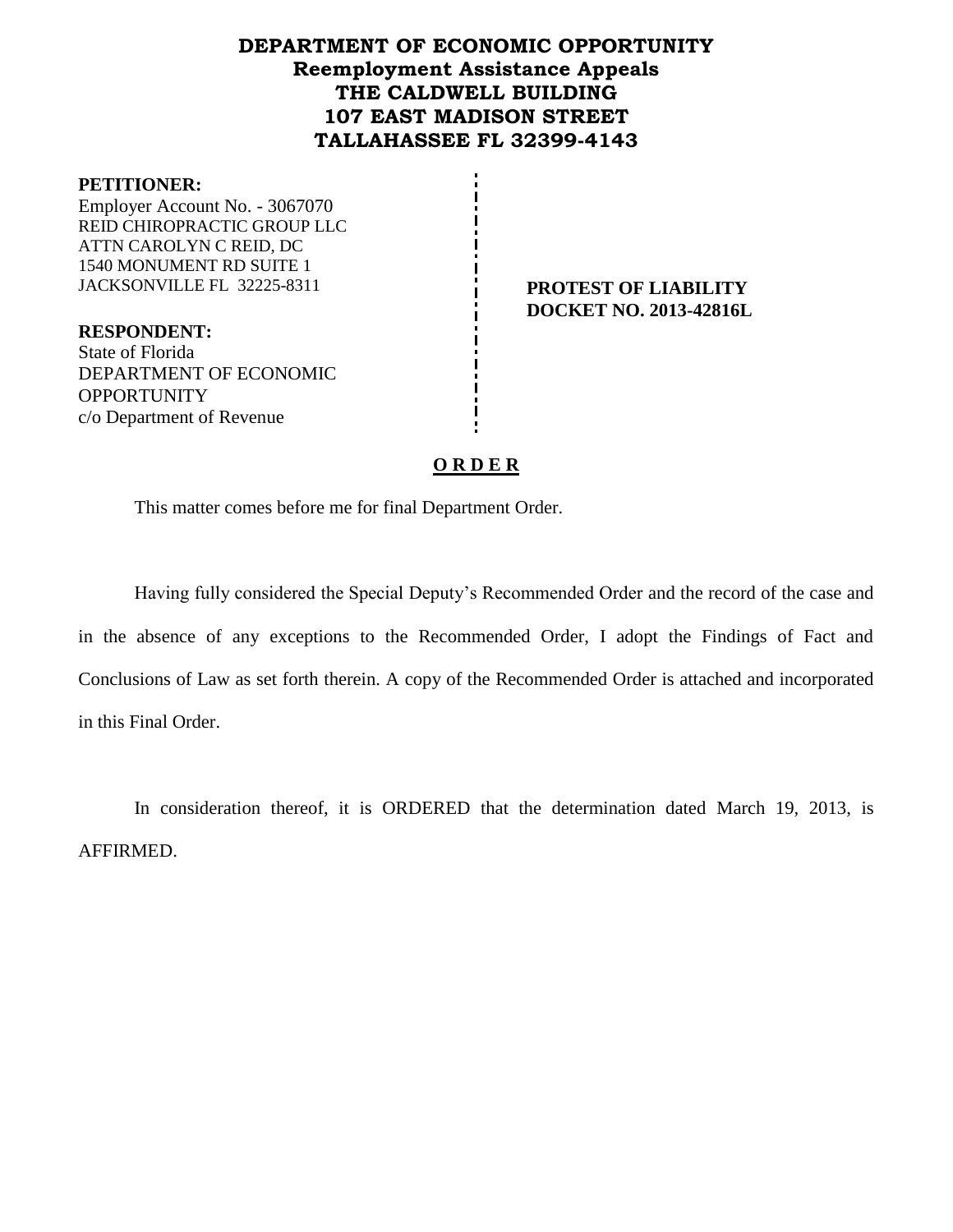#### **JUDICIAL REVIEW**

Any request for judicial review must be initiated within 30 days of the date the Order was filed. Judicial review is commenced by filing one copy of a *Notice of Appeal* with the DEPARTMENT OF ECONOMIC OPPORTUNITY at the address shown at the top of this Order and a second copy, with filing fees prescribed by law, with the appropriate District Court of Appeal. It is the responsibility of the party appealing to the Court to prepare a transcript of the record. If no court reporter was at the hearing, the transcript must be prepared from a copy of the Special Deputy's hearing recording, which may be requested from the Office of Appeals.

Cualquier solicitud para revisión judicial debe ser iniciada dentro de los 30 días a partir de la fecha en que la Orden fue registrada. La revisión judicial se comienza al registrar una copia de un *Aviso de Apelación* con la Agencia para la Innovación de la Fuerza Laboral [*DEPARTMENT OF ECONOMIC OPPORTUNITY]* en la dirección que aparece en la parte superior de este *Orden* y una segunda copia, con los honorarios de registro prescritos por la ley, con el Tribunal Distrital de Apelaciones pertinente. Es la responsabilidad de la parte apelando al tribunal la de preparar una transcripción del registro. Si en la audiencia no se encontraba ningún estenógrafo registrado en los tribunales, la transcripción debe ser preparada de una copia de la grabación de la audiencia del Delegado Especial [*Special Deputy*], la cual puede ser solicitada de la Oficina de Apelaciones.

Nenpòt demann pou yon revizyon jiridik fèt pou l kòmanse lan yon peryòd 30 jou apati de dat ke Lòd la te depoze a. Revizyon jiridik la kòmanse avèk depo yon kopi yon *Avi Dapèl* ki voye bay DEPARTMENT OF ECONOMIC OPPORTUNITY lan nan adrès ki parèt pi wo a, lan tèt *Lòd* sa a e yon dezyèm kopi, avèk frè depo ki preskri pa lalwa, bay Kou Dapèl Distrik apwopriye a. Se responsabilite pati k ap prezante apèl la bay Tribinal la pou l prepare yon kopi dosye a. Si pa te gen yon stenograf lan seyans lan, kopi a fèt pou l prepare apati de kopi anrejistreman seyans lan ke Adjwen Spesyal la te fè a, e ke w ka mande Biwo Dapèl la voye pou ou.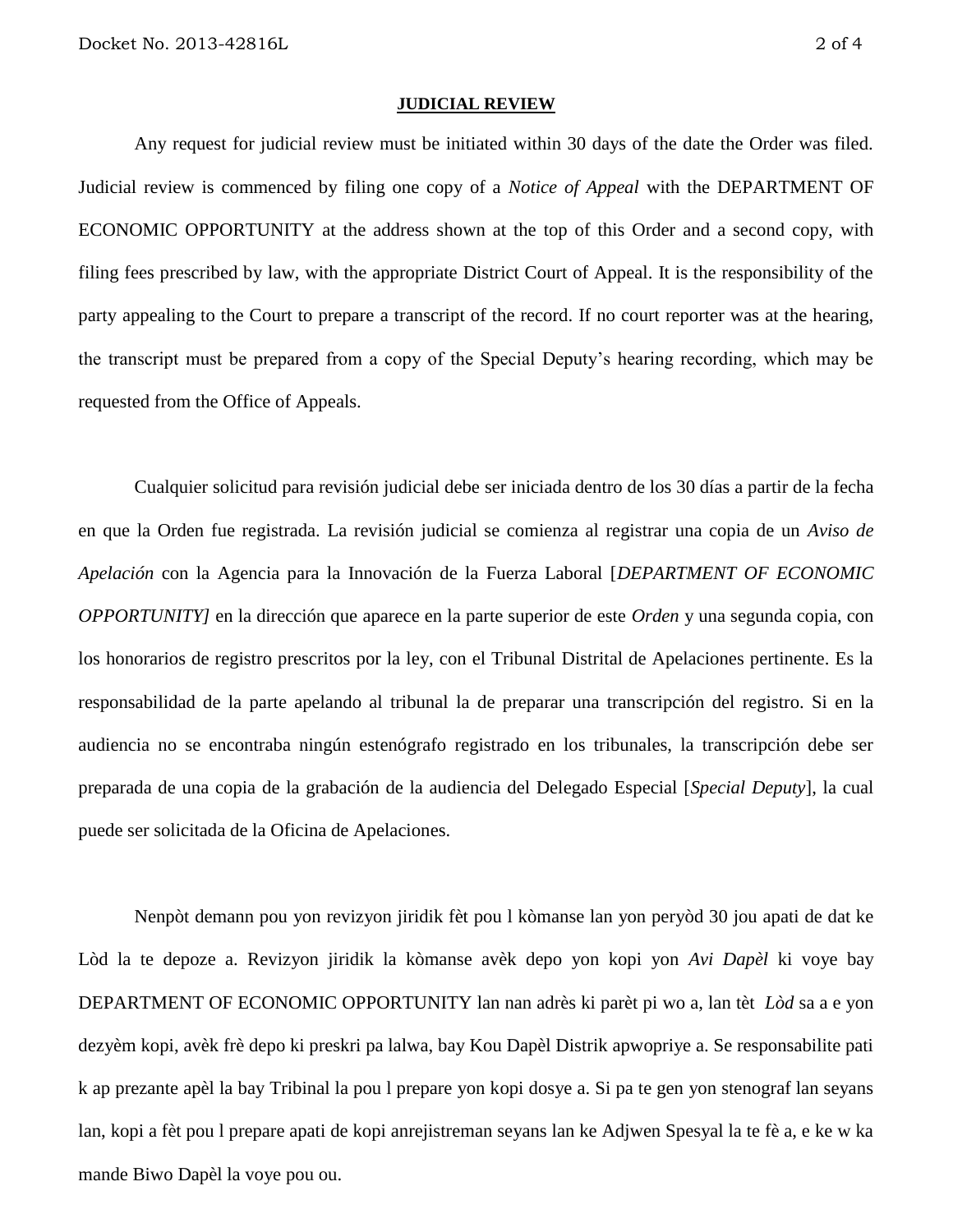DONE and ORDERED at Tallahassee, Florida, this \_\_\_\_\_\_\_ day **of August, 2013**.



Altemese Smith, Bureau Chief, Reemployment Assistance Program DEPARTMENT OF ECONOMIC OPPORTUNITY

FILED ON THIS DATE PURSUANT TO § 120.52, FLORIDA STATUTES, WITH THE DESIGNATED DEPARTMENT CLERK, RECEIPT OF WHICH IS HEREBY ACKNOWLEDGED.

 $\overline{\phantom{a}}$  ,  $\overline{\phantom{a}}$  ,  $\overline{\phantom{a}}$  ,  $\overline{\phantom{a}}$  ,  $\overline{\phantom{a}}$  ,  $\overline{\phantom{a}}$  ,  $\overline{\phantom{a}}$  ,  $\overline{\phantom{a}}$ DEPUTY CLERK DATE

# **CERTIFICATE OF SERVICE**

**I HEREBY CERTIFY that true and correct copies of the foregoing Final Order have been furnished to the persons listed below in the manner described, on the \_\_\_\_\_\_\_ day of August, 2013**.

 $ShmumE, F$ 

SHANEDRA Y. BARNES, Special Deputy Clerk DEPARTMENT OF ECONOMIC **OPPORTUNITY** Reemployment Assistance Appeals 107 EAST MADISON STREET TALLAHASSEE FL 32399-4143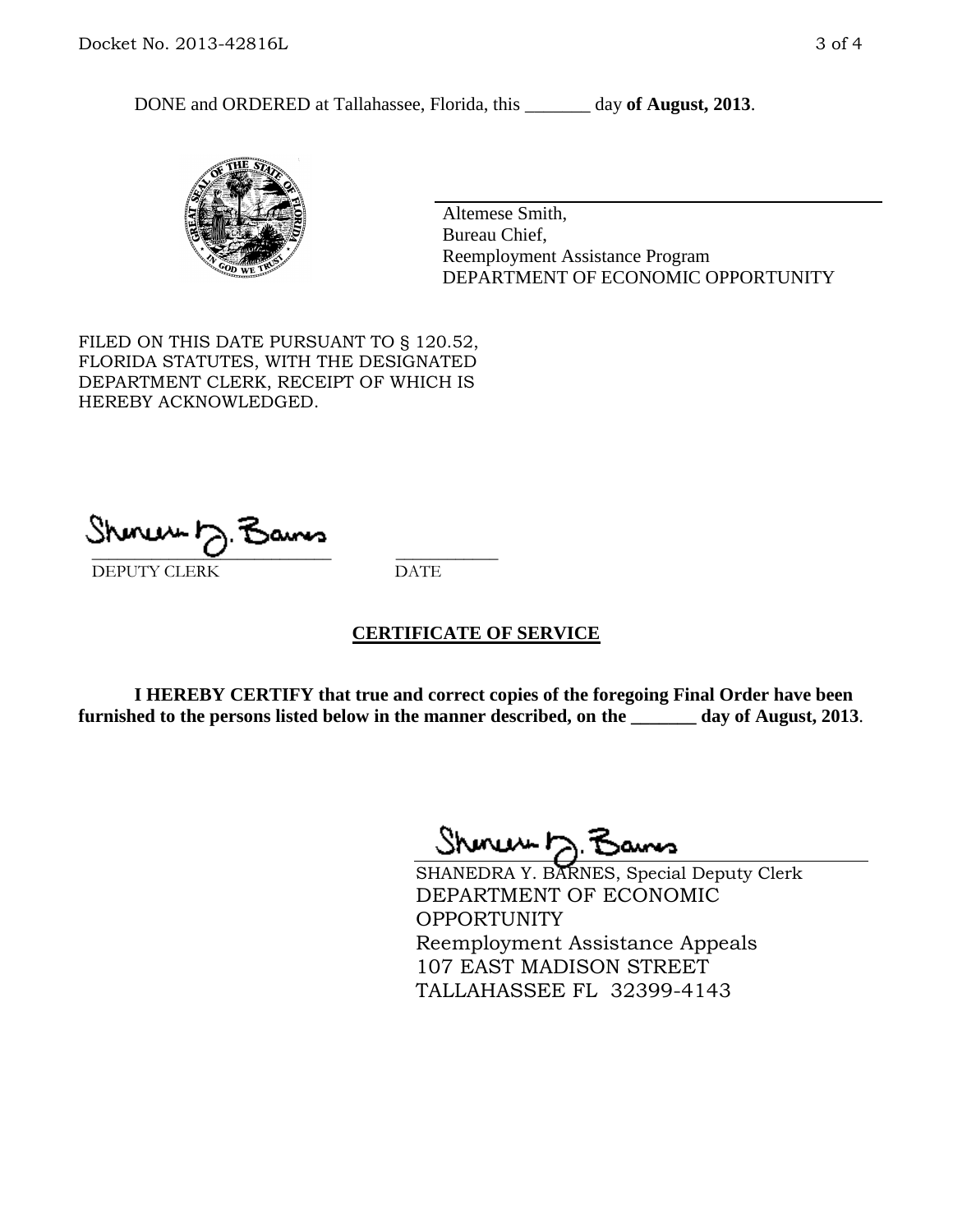By U.S. Mail:

 REID CHIROPRACTIC GROUP LLC ATTN CAROLYN C REID, DC 1540 MONUMENT RD SUITE 1 JACKSONVILLE FL 32225-8311

TERRY RUDD 3465 PHILLIPS HWY APT 801 JACKSONVILLE FL 32225-5658 DEPARTMENT OF REVENUE ATTN: JODY BURKE 4230-D LAFAYETTE ST. MARIANNA, FL 32446

DEPARTMENT OF REVENUE ATTN: MYRA TAYLOR PO BOX 6417 TALLAHASSEE FL 32314-6417

State of Florida DEPARTMENT OF ECONOMIC OPPORTUNITY c/o Department of Revenue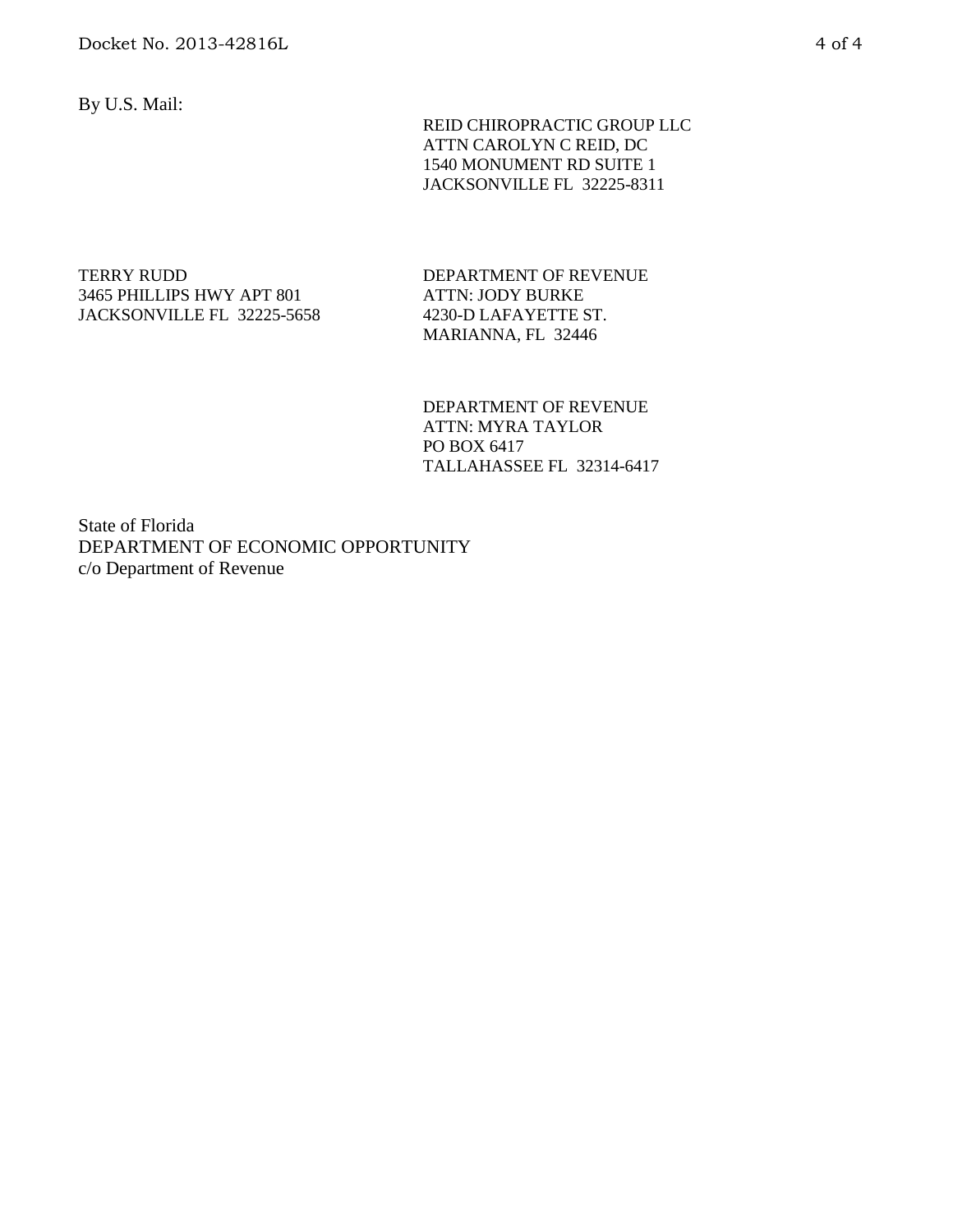# **DEPARTMENT OF ECONOMIC OPPORTUNITY Reemployment Assistance Appeals**

MSC 347 CALDWELL BUILDING 107 EAST MADISON STREET TALLAHASSEE FL 32399-4143

#### **PETITIONER:**

Employer Account No. - 3067070 REID CHIROPRACTIC GROUP LLC ATTN CAROLYN C REID, DC 1540 MONUMENT RD SUITE 1 JACKSONVILLE FL 32225-8311

> **PROTEST OF LIABILITY DOCKET NO. 2013-42816L**

**RESPONDENT:** State of Florida DEPARTMENT OF ECONOMIC **OPPORTUNITY** c/o Department of Revenue

# **RECOMMENDED ORDER OF SPECIAL DEPUTY**

TO: Altemese Smith, Bureau Chief, Reemployment Assistance Program DEPARTMENT OF ECONOMIC OPPORTUNITY

This matter comes before the undersigned Special Deputy pursuant to the Petitioner's protest of the Respondent's determination dated March 19, 2013

After due notice to the parties, a telephone hearing was held on June 26, 2013.

The record of the case, including the recording of the hearing and any exhibits submitted in evidence, is herewith transmitted. Proposed findings of fact or conclusions of law were not received.

#### **Issue**:

Whether services performed for the Petitioner by the Joined Party constitute insured employment, and if so, the effective date of liability, pursuant to Section 443.036(19), 443.036(21); 443.1216, Florida Statutes.

# **Findings of Fact:**

1. The Petitioner is a chiropractic clinic that began operation as a limited liability company in 2010. The managing member and sole member of the LLC is Dr. Carolyn Cleland-Reid, the primary physician for the clinic. The Joined Party performed services as a massage therapist with the Petitioner from May 25, 2012 to January 10, 2013. The Joined Party became associated with the clinic when the Petitioner needed a temporary replacement for a massage therapist who was taking maternity leave. The massage therapist was one of the four employees at the clinic, including the managing member. Since the Joined Party was going to be with the Petitioner for a limited time, and for the limited purpose of substituting for an employee who could not work, the managing member believed that the Joined Party would be an independent contractor, rather than an employee.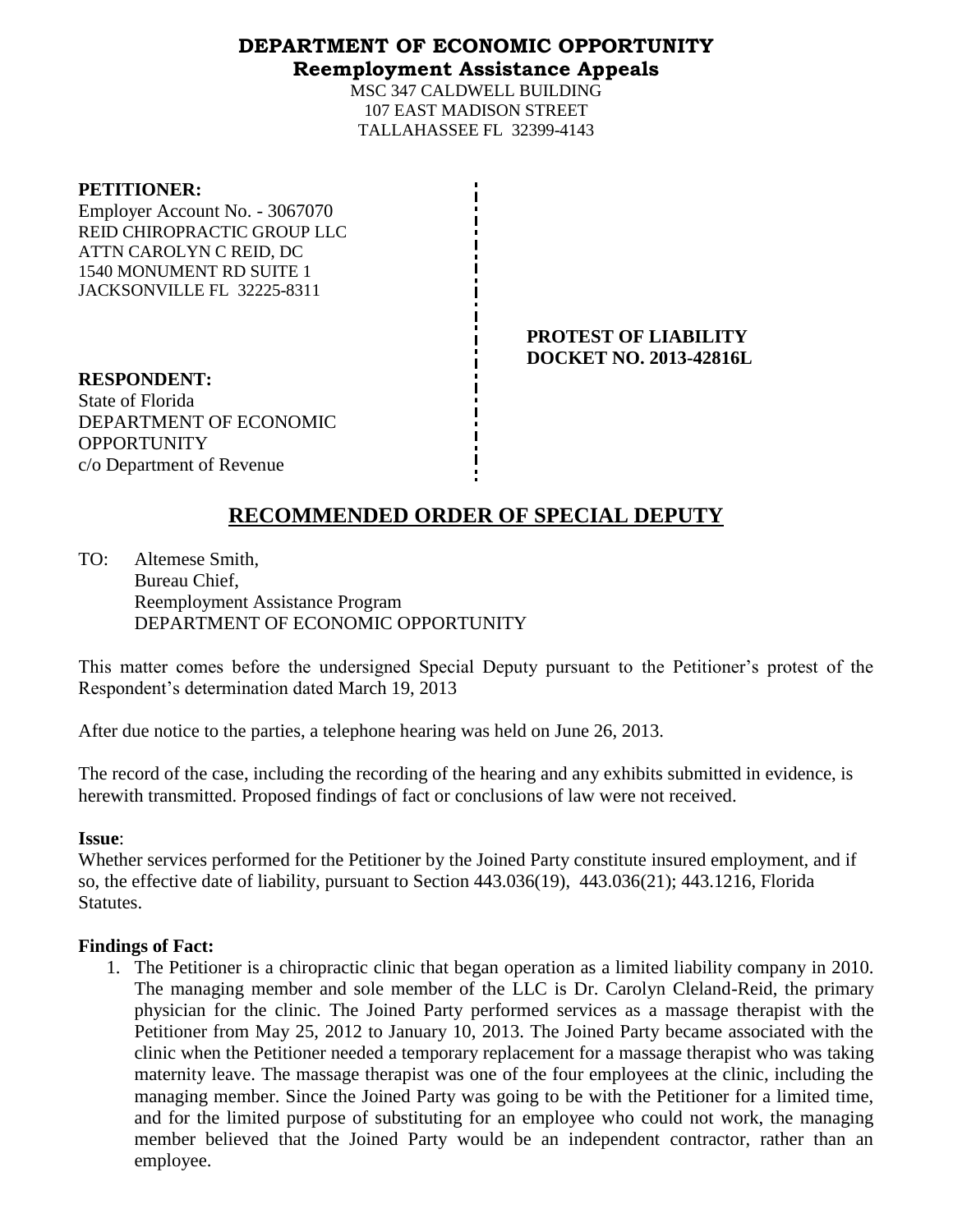- 2. The Joined Party was referred to the Petitioner by the school from which he had just completed massage therapy training. The Joined Party obtained a massage therapy license from the state of Florida shortly after completing the school work. When the managing member of the Petitioner spoke to the Joined Party about working for the clinic, the managing member advised that the Joined Party would be working as an independent contractor for approximately six to eight weeks while the regular massage therapist was on maternity leave. The Joined Party agreed to this.
- 3. The Joined Party received some on-the-job training in the Petitioner's procedures from the employee he was going to be substituting for. The training consisted mostly of the Joined Party watching what the massage therapist did, and discussing the primary physician's preferences about massage techniques that should be used.
- 4. The Joined Party was scheduled to work when there were patients that needed massage services. The Joined Party sometimes appeared at the workplace at times he was not scheduled to be there. The Joined Party was paid by the hour for services that he provided. He recorded his time on time cards, the same kind that employees recorded their time on. The Joined Party worked on the Petitioner's premises, providing services to the Petitioner's patients, using tools and supplies provided by the Petitioner. The Joined Party did not carry liability insurance separate from the Petitioner.
- 5. In order to present a uniform look to the public, all workers, whether designated as employees or contractors, were required to wear black attire. The Joined Party provided his own black clothing. In late 2012, the Petitioner obtained shirts printed with the Petitioner's name, and after that all workers who were in contact with the public wore the shirts, along with an identification badge showing the worker's name. The Joined Party wore the same attire as other workers throughout the association. The Petitioner provided the shirts with the name of the clinic. When the Joined Party was no longer working with the Petitioner, the Petitioner retained the shirt, but not the badge.
- 6. The Joined Party could have worked elsewhere as a massage therapist when he was not working on the Petitioner's premises, but he did not do so. In the Petitioner's locality some massage therapists work in their own businesses, and some work as employees. The Joined Party did not think of himself as self-employed. The Petitioner occasionally referred to the Joined Party's status as "contracted employee."
- 7. The Joined Party stayed with the Petitioner longer than the time period agreed to in the beginning. The Joined Party agreed to do that in order to ease the return to work of the regular massage therapist, and because another employee had unexpectedly left.
- 8. The Joined Party would provide services to patients of the Petitioner as scheduled. When the Joined Party was finished with the massage, he would fill out notes on a standard assessment form provided by the Petitioner. The making of such notes is a standard practice for massage therapists, whether they are employees or independent contractors.
- 9. During the time that the Joined Party was associated with the Petitioner, the Joined Party received information from the Petitioner about electronic medical records requirements, to make sure that he complied with Federal law relating to privacy of medical records under HIPPA.
- 10. The Joined Party was paid at the same time as the employees. The pay was not reduced by any deductions for income tax withholding, or for Social Security or Medicare taxes. The claimant was issued a 1099 MISC for 2012.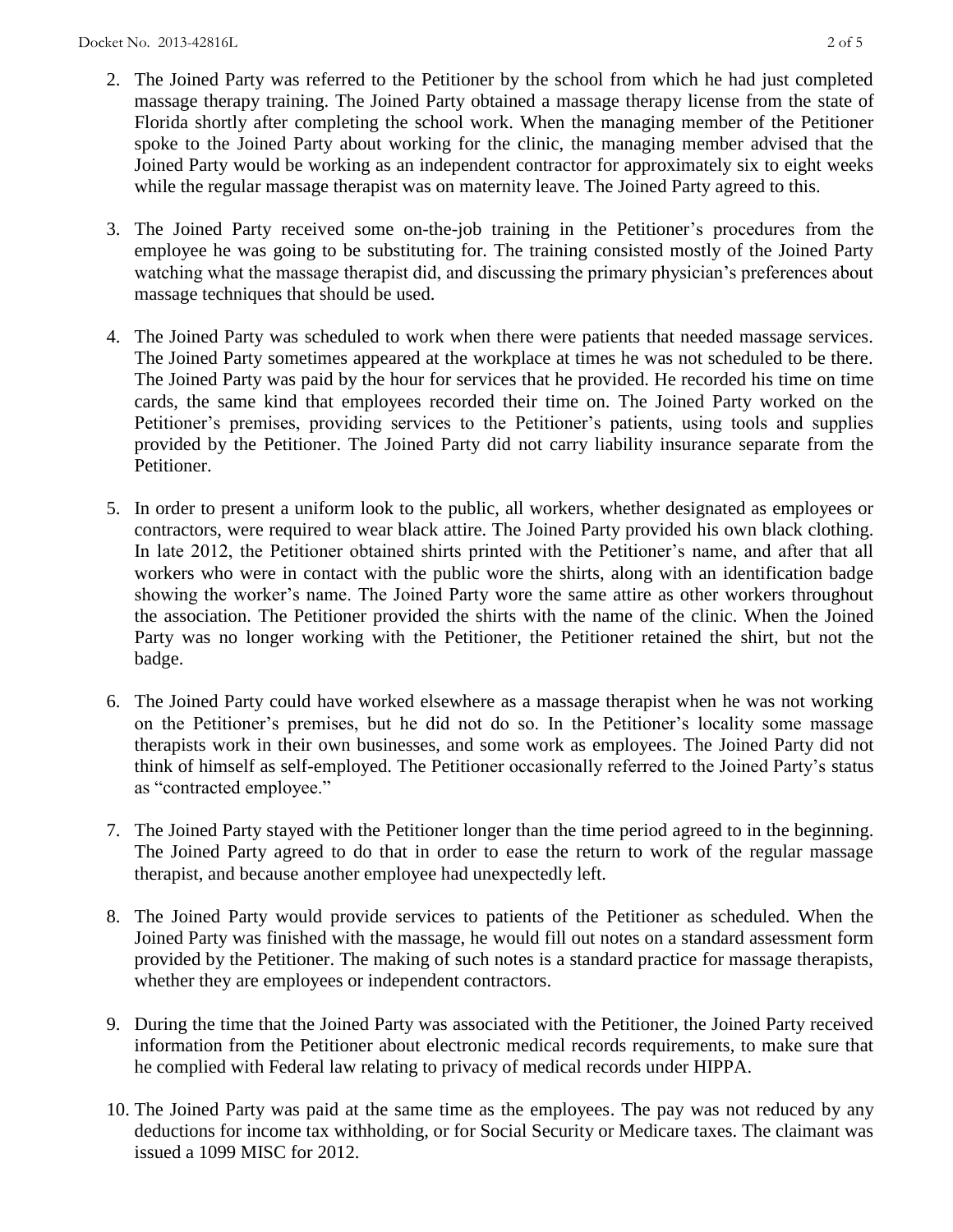# **Conclusions of Law:**

- 11. The relationship of employer-employee requires control and direction by the employer over the actual conduct of the employee. This exercise of control over the person as well as the performance of the work to the extent of prescribing the manner in which the work shall be executed and the method and details by which the desired result is to be accomplished is the feature that distinguishes an independent contractor from a servant. Collins v. Federated Mutual Implement and Hardware Insurance Co., 247 So. 2d 461 (Fla. 4th DCA 1971); La Grande v. B. & L. Services, Inc., 432 So. 2d 1364 (Fla. 1st DCA 1983).
- 12. In Cantor v. Cochran, 184 So. 2d 173 (Fla. 1966), the Supreme Court of Florida adopted the test in 1 Restatement of Law, Agency 2d Section 220 (1958) used to determine whether an employer-employee relationship exists. Section 220 provides:
	- (1) A servant is a person employed to perform services for another and who, in the performance of the services, is subject to the other's control or right of control.
	- (2) The following matters of fact, among others, are to be considered:
		- (a) the extent of control which, by the agreement, the business may exercise over the details of the work;
		- (b) whether the one employed is in a distinct occupation or business;
		- (c) the kind of occupation, with reference to whether, in the locality, the work is usually done under the direction of the employer or by a specialist without supervision;
		- (d) the skill required in the particular occupation;
		- (e) whether the employer or worker supplies the instrumentalities, tools, and a place of work, for the person doing the work;
		- (f) the length of time for which the person is employed;
		- (g) the method of payment, whether by time or job;
		- (h) whether or not the work is part of the regular business of the employer;
		- (i) whether or not the parties believe they are creating the relation of master and servant;
		- (j) whether the principal is or is not in business.
- 13. In Keith v. News and Sun-Sentinel Co., 667 So.2d 167, 171 (Fla. 1995) the Florida Supreme Court stated:

Hence, courts should initially look to the agreement between the parties, if there is one, and honor that agreement, unless other provisions of the agreement, or the parties' actual practice, demonstrate that it is not a valid indicator of status. In the event that there is no express agreement and the intent of the parties cannot otherwise be determined, courts must resort to a fact-specific analysis under the Restatement based on the actual practice of the parties. Further, where other provisions of an agreement, or the actual practice of the parties, belie the creation of the status agreed to by the parties, the actual practice and relationship of the parties should control.

14. The evidence reflects that the Joined Party was hired to replace an employee, and he was treated as an employee when he was on the Petitioner's premises. Being treated as an employee implies that the Joined Party was an employee. Temporary, or part-time, or irregular employment is still employment. The Joined Party wore the same clothing as employees, and he wore a name badge identifying him as part of the business operation of the Petitioner. The Joined Party was trained by an employee of the Petitioner. Training implies an assertion of control over methods and techniques. The Joined Party used the tools and supplies of the Petitioner, rather than his own. The Joined Party provided services to the Petitioner's patients, on the Petitioner's premises, as scheduled by the Petitioner, rather than providing services to his own patients, as referred by the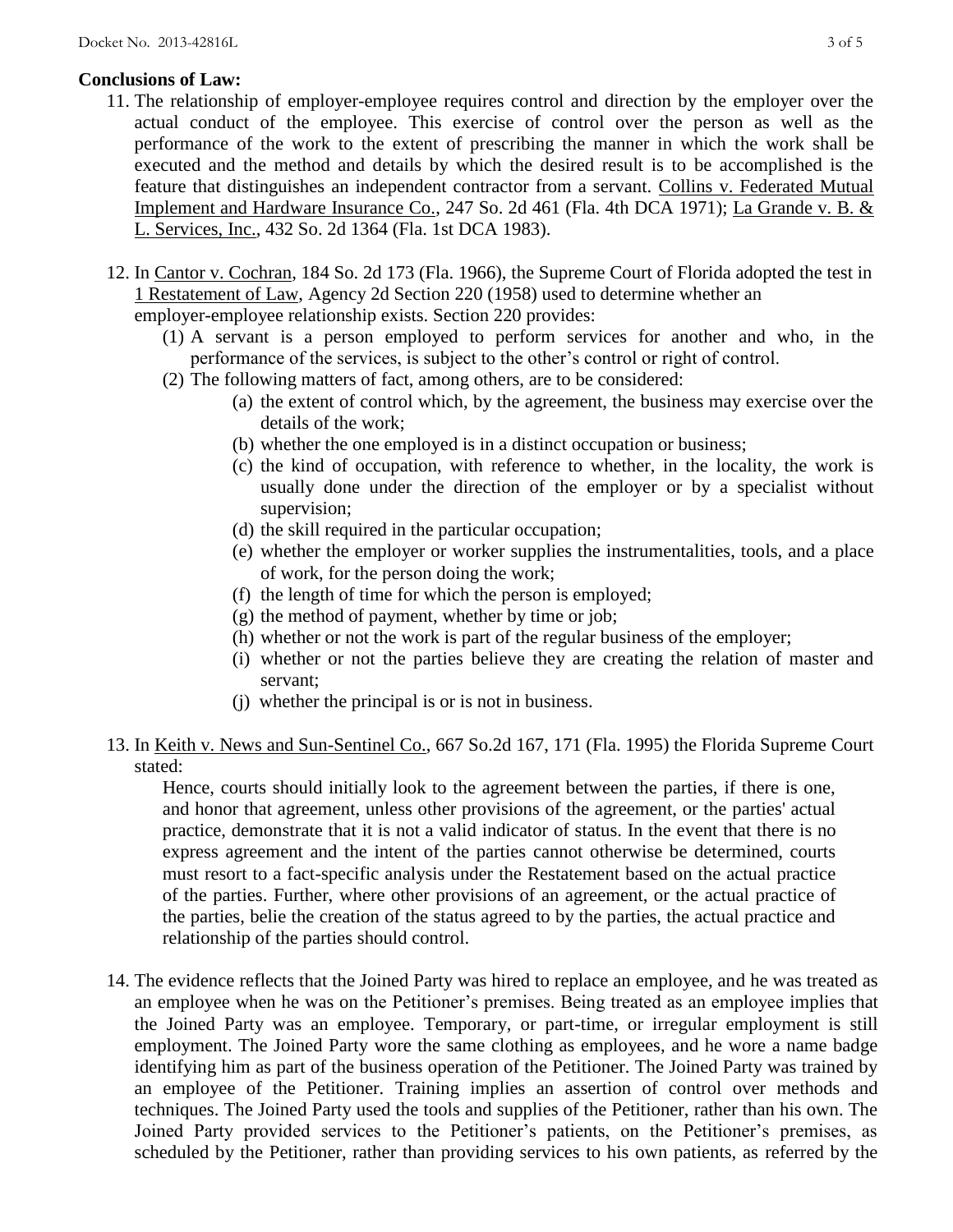Petitioner. These facts show that the Petitioner exercised control over the work of the Joined Party in a way that makes the Joined Party an employee, rather than an independent contractor.

- 15. The evidence does show that the parties expressly designated the Joined Party as an independent contractor. Moreover, the Joined Party could have provided massage therapy services to other persons, independent of any obligations he had to the Petitioner. There was some basis, in other words, for a person to believe that the Joined Party might be an independent contractor. However, the force of these facts is diminished by other facts. The managing member of the Petitioner stated that she believed that the Joined Party was an independent contractor because he was being hired as a temporary replacement. The Joined Party testified that he did not believe himself to be self-employed. The evidence shows that when the parties agreed that the Joined Party should have the status of "independent contractor" they were agreeing to something other than the actual legal status of independent contractor. The express use of the term, "independent contractor" is not controlling. See, for example, Justice v. Belford Trucking Company, Inc., 272 So.2d 131 (Fla. 1972) (truck driver designated in written agreement as independent contractor held to be an employee).
- 16. The Petitioner has the burden of establishing that the determination was in error. Section 73B-10.035, Florida Administrative Code. The Petitioner has not carried this burden. The evidence shows that the Joined Party was providing services to the Petitioner as a temporary employee, and not as an independent contractor.
- 17. **Recommendation:** It is recommended that the determination dated March 19, 2013, finding that the massage therapy services provided by the Joined Party to the Petitioner were services in employment, be AFFIRMED.

Respectfully submitted on July 16, 2013.



J JACKSON HOUSER, Special Deputy Office of Appeals

A party aggrieved by the *Recommended Order* may file written exceptions to the Director at the address shown above within fifteen days of the mailing date of the *Recommended Order*. Any opposing party may file counter exceptions within ten days of the mailing of the original exceptions. A brief in opposition to counter exceptions may be filed within ten days of the mailing of the counter exceptions. Any party initiating such correspondence must send a copy of the correspondence to each party of record and indicate that copies were sent.

Una parte que se vea perjudicada por la *Orden Recomendada* puede registrar excepciones por escrito al Director Designado en la dirección que aparece arriba dentro de quince días a partir de la fecha del envío por correo de la *Orden Recomendada*. Cualquier contraparte puede registrar contra-excepciones dentro de los diez días a partir de la fecha de envió por correo de las excepciones originales. Un sumario en oposición a contra-excepciones puede ser registrado dentro de los diez días a partir de la fecha de envío por correo de las contra-excepciones. Cualquier parte que dé inicio a tal correspondencia debe enviarle una copia de tal correspondencia a cada parte contenida en el registro y señalar que copias fueron remitidas.